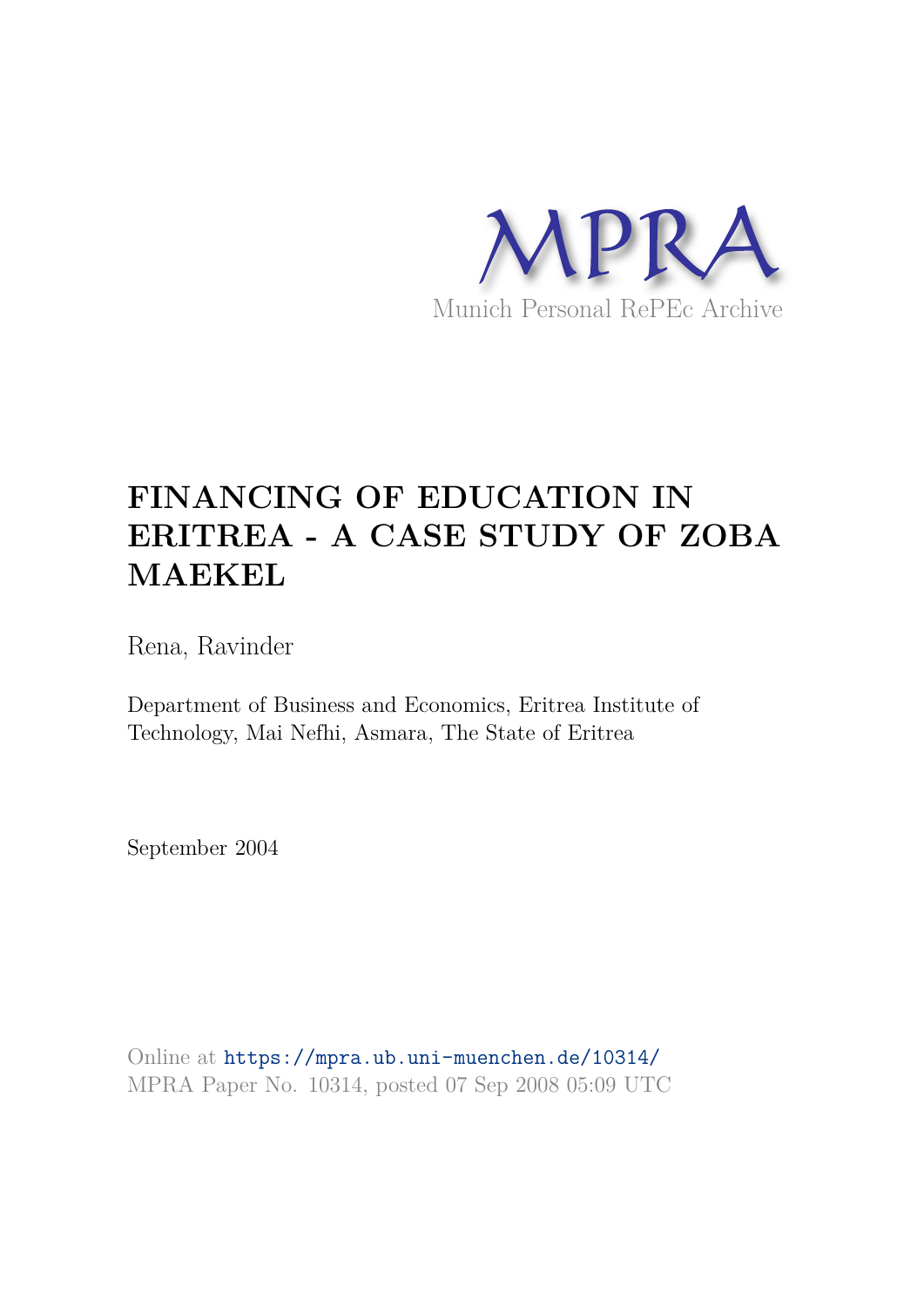# **FINANCING OF EDUCATION IN ERITREA - A CASE STUDY OF ZOBA MAEKEL**

# **Ravinder Rena**<sup>∗</sup>

#### *Abstract*

 $\overline{a}$ 

*Educational investment is an engine of economic development in Eritrea and thus financing education is like a blood to human body; while this is widely accepted, little empirical research has been conducted on the topic. This paper analyses patterns of educational finances in secondary education in Eritrea particularly in the zoba –Maekel. It presents data on selected secondary schools in zoba and other related data tables with the results observed. It also provides the pattern of financing both from public and other related non-governmental organistions. The paper consists of four parts; the first part deals with the introduction, second part explains the cost and financing of education and training in Eritrea, third section provides education expenditure norms and procedures and the final section summarizes the results and concludes.* 

## **1. INTRODUCTION:**

Finance is one of the most important requirements for the development of education in any country. Eritrea is no exception to this situation. But for a country like Eritrea, finance is a scarce resource to spill around illogically without any scientific direction. This study intends to understand the global strategies of financing education, especially secondary education and compare them with Eritrea to verify where Eritrea stands. This study also focuses the financing secondary education, especially in Zoba Maekel (central zone and one of the six zobas/provinces) in Eritrea.

Educational investment is an engine of economic development in Eritrea. Educational investment is one of the important economic activities that can play a major role in boosting a country's economy (Ravinder Rena, 2002<sup>b</sup>:3). However, Secondary education is indeed a crucial stage for the education system. This is where most primary school teachers are trained. It is also where the future students of higher education are selected and taught essential foundation skills. Students enter secondary schools as children and leave it as young adults. What they experience there will influence the course of the rest of their lives. It is the level at which youngsters consolidate their basic knowledge gained in primary schools. But also where they acquire the common culture that will allow them to be useful citizen in a peace full society, where they build knowledge through experience and experiments, where essential subjects such as science, health education and technology are first taught in a formal way. Finally this is where youngsters learn with much more maturity, how to think, how to be, how to work and how to cooperate with others.

<sup>∗</sup>Assistant Professor of Economics, Department of Business and Economics, Eritrea Institute of Technology, Mai Nefhi, Post Box: 7956, Asmara, The State of Eritrea, Email: ravinder\_rena@yahoo.com , ravinder\_rena@rediffmail.com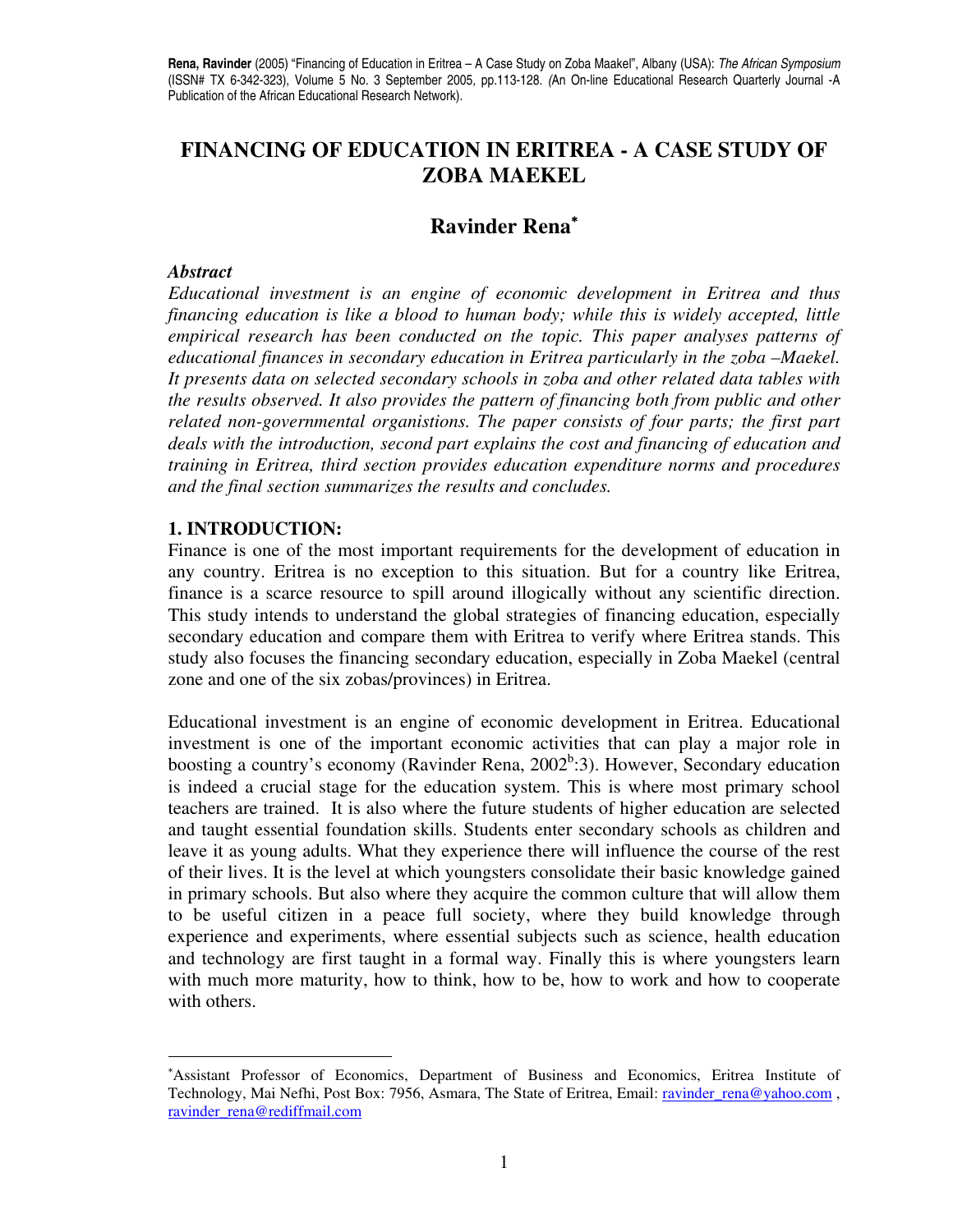Eritrea got its independence in 1991 after thirty years freedom struggle. It is located in the Horn of Africa, bordered in the North and West by Sudan, in the South by Ethiopia and Djibouti and in the East by the Red Sea. It has an estimated population of about 4 million. Since its independence, the country has been undertaking number of developmental programs in rebuilding its war damaged economy particularly agriculture sector.

Eritrea became independent just fourteen years ago; therefore, the country is still at a primary stage of making its early steps in most of the sectors. But the demands of public and their institutions are as intense as any other country. Demands of awareness, in personal and professional arenas, disaster management, employment, health, resource management, agriculture, industrial production, distribution, import export, banking, currencies, etc. have all to be met with professional expertise, even if the country is just born. A mass of basic educated population cannot cater to the needs of these expert professional demands. A broad base and support of the secondary and higher educated masses is eminent for a developing nation like Eritrea.

## *Educational Background of Eritrea:*

The educational system in Eritrea shows all the symptoms of prolonged neglect under conditions of colonialism and war. At the time of independence in 1991, 84 per cent of the existing 190 schools were rated to be in serious disrepair. The remaining 16 per cent were far from providing a satisfactory learning environment. Disparity in the geographical distribution of schools was sharply marked. For instance, the number of secondary schools and students in the highlands was much higher than those in the lowland areas of Eritrea (Ministry of Education, 1996; Petros H., 2000:129). Today, more than 1100 government and non-government schools are functioning; however, most of these schools need lot of improvement, expansion and/or replacement.

Eritrea is still undergoing a process of rehabilitating educational institutions and services that were devastated during the long war. Decades of long conflict have led to the accumulation of a huge backlog of primary-age children who missed schooling. At the time of liberation, Gross Enrolment Rate (GER) at the primary school level stood at 30 per cent. However, it has increased considerably since independence (Ravinder Rena, 2004:6).

#### **Purpose of the study:**

The focus on achieving education for all after the world education forum in Jomtein (1990) has meant a singular emphasis on increasing enrolment in primary schools for many agencies and developing countries. Secondary education has been quietly neglected, squeezed as it is between primary education, the object of so much attention, and higher education, which has never really lost its supporters.

Yet, what to offer to young children graduating from primary schools is a growing matter of concern. As policies designed to ensure participation of all school age children in primary education start bearing fruits, and as a longer proportion of children complete primary education strong pressure will be felt at higher level of education system. How to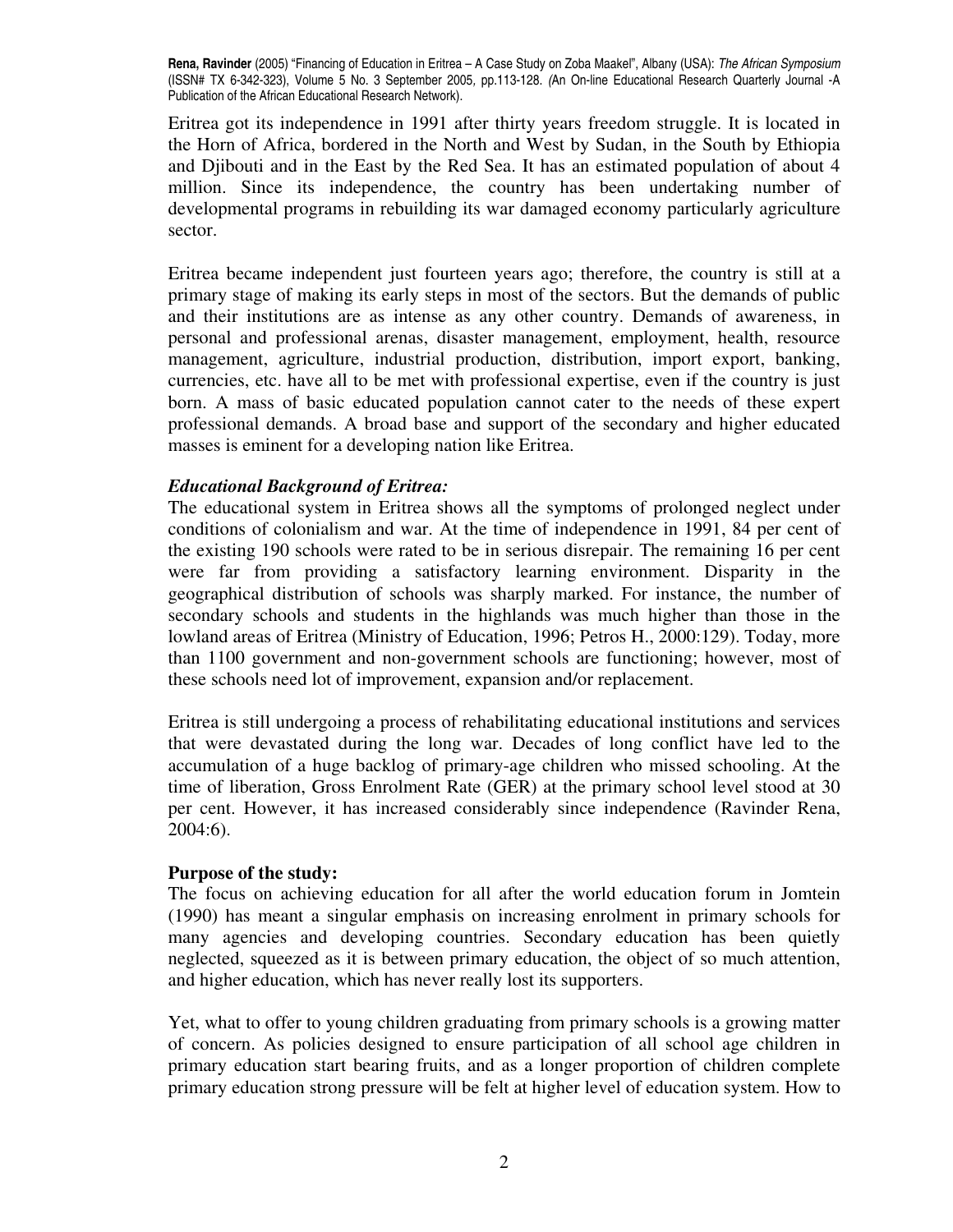finance secondary education expansion, how to organize it and what to teach at that level will be the burning issues for the years to come.

This study investigates the financial situation of Secondary Schooling in Eritrea. This study overviews the trends of school of financing in the developing countries and the income-expenditure status of a few sample schools in Asmara, the capital city of Eritrea. The study also looks at the national scenario of the expenditure on the education sector in different levels schooling.

## **Objectives of the study:**

1] To verify if this principles have any relevance and application in Eritrea; 2] To understand empirically, the situation of financing secondary education in Eritrea.

## **Limitation of the study:**

Asmara schools don't represent the cross sectional view of Eritrea. The socio-economic, culture and infrastructural status of the students and schools differ drastically with that of the other rural school. But due to logistical reasons and convenience of data collection, samples from the rural schools could not be taken up. A further study that includes samples from the other Zobas would yield much wider results. This study has concentrated on the expenditure and the income analysis but could not study the qualitative improvements of the increased expenditures.

## **Methodology and Data Source:**

The study is initiated in the month of April 2004. Study proposal was submitted for approval on the month of April 2004 and very soon questionnaires were prepared on the approval of the proposal and questionnaire, data was shared to be collected. As is the problem with many questionnaires, return of the questionnaires was not very easy. However thanks to the cooperative attitude of the school office bearers, the entire questionnaire was returned in time.

Data has been procured from the Department of Finance of the Ministry of Education, and four secondary schools of Asmara to understand the revenue, expenditure and needs situation of secondary schools in Zoba Meakel as a sample of the Secondary Schools of Eritrea. The following is the information collected and compiled in to tabular form.

Eritrea has terrible shortage of reference books. Getting suitable reference material is a Herculean task. However, thanks to the Internet and World Bank library, the researcher could get excellent and recent documents to consult.

## **2. COST AND FINANCING OF EDUCATION AND TRAINING IN ERITREA:**

The Government of Eritrea (GOE) and its Ministry of Education (MOE) is preparing a longer-term strategy to improve the coverage and performance of its education and training sector. This includes an ambitious plan for achieving its "Education For All (EFA)" goals by 2010, while concurrently increasing net enrollment and completion rates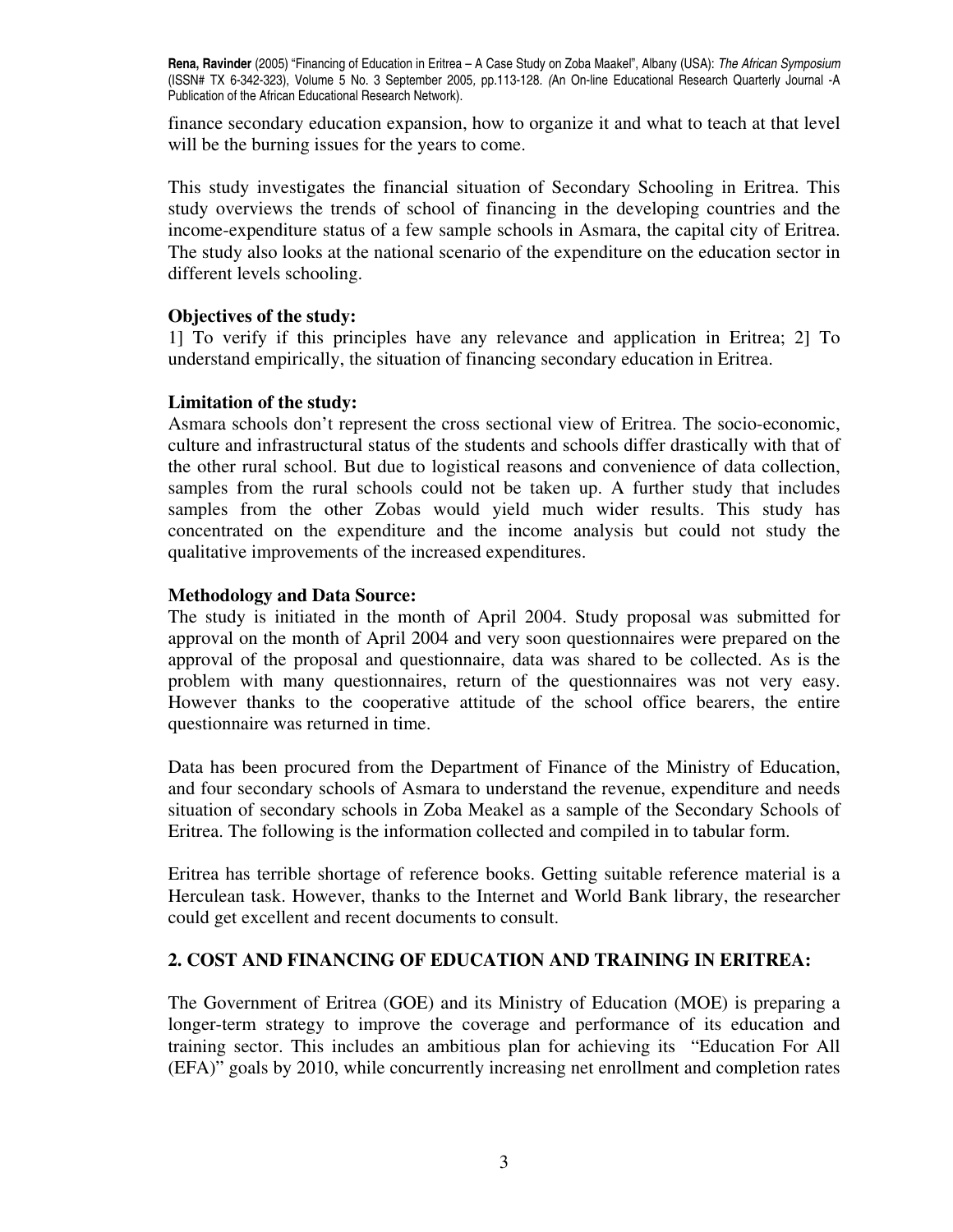at middle and secondary education and training levels over the next decade (WCEFA, 1990).

Annual education and training spending as a percentage of total government spending (and as a percentage of GDP, since GDP spending by the GOE was equal to 90 percent during1998-2000) grew modestly from 4 percent in 1993 to about 5 percent in between 1998-2000. Government spending as a percentage of GDP is estimated to drop to 55 percent by 2005. This creates negative pressure on possible private sector financing in human development. The GOE's dependence on support from the Diaspora has shifted to dependence on donor aid to make these levels of government expenditures possible. The MOE's total education and training spending in the year 2000 amounted to about US\$8.3 million was capital spending. Donor support for pre-tertiary education and training amounted to about 85 percent of capital and 26 percent of overall spending. The UOA's budget is directly financed by the Ministry of Finance, and it spent about US\$3.5 million in 2000, of which 51 per cent was donor planning system based on informed political and management decisions. This hinders transparency, decentralization and priority budget decision-making.

It is recognized that EFA in Eritrea will require significantly increased resource allocations due to geographic (reaching nomadic populations) and other problems. It would be beneficial if the MOE could select and agree on quantitative and qualitative sector performance targets for the longer term. The first step could be a detailed cost and financing study of the education and training sector per level of education. Three financial scenarios are included in the main text to be used as a reference point for creating a sustainable planning and budgeting system based on priority policy decisions. One of the major policy issues in Eritrea is related to the sector's teacher and staff salaries, which in the year 2000 were in the range of 8-10 time or GDP per capita. Based on a comparison with other African countries and general trends in OECD countries, a sustainable wage policy for expansion of the present system would need to bring teacher and staff salaries to below at least 5 times GDP per capita. An unknown proportion of teachers at primary and middle level appear currently to draw a lower salary now as part of their national service. It is not known for how long this will continue, but it's phasing out, combined with a substantial expansion, will certainly inflated the MOE's wage bill. Significant expansion cannot take place if salaries remain at this unsustainable level. This will require a balanced wage policy for the sector, agreed with the major stakeholders. This issue is also linked to the lack of pension arrangements in the current system.

The major source of inequity in education and training spending comes through differences in spending per level of education. Per pupil spending at the tertiary level was the equivalent of US\$1,000 in 1999(or five times GDP per capita), and in Technical Education and Vocational Training (TEVT) US\$880, compared to basic and general secondary education where per pupil spending was only US\$55. Since most of the poorest students do not make it to the university level, these spending patterns suggest that children of families who are better off would receive significantly larger subsidies than children from poor families. More balanced spending is needed per level of education, relevant to unit costs, and improved resource allocation for school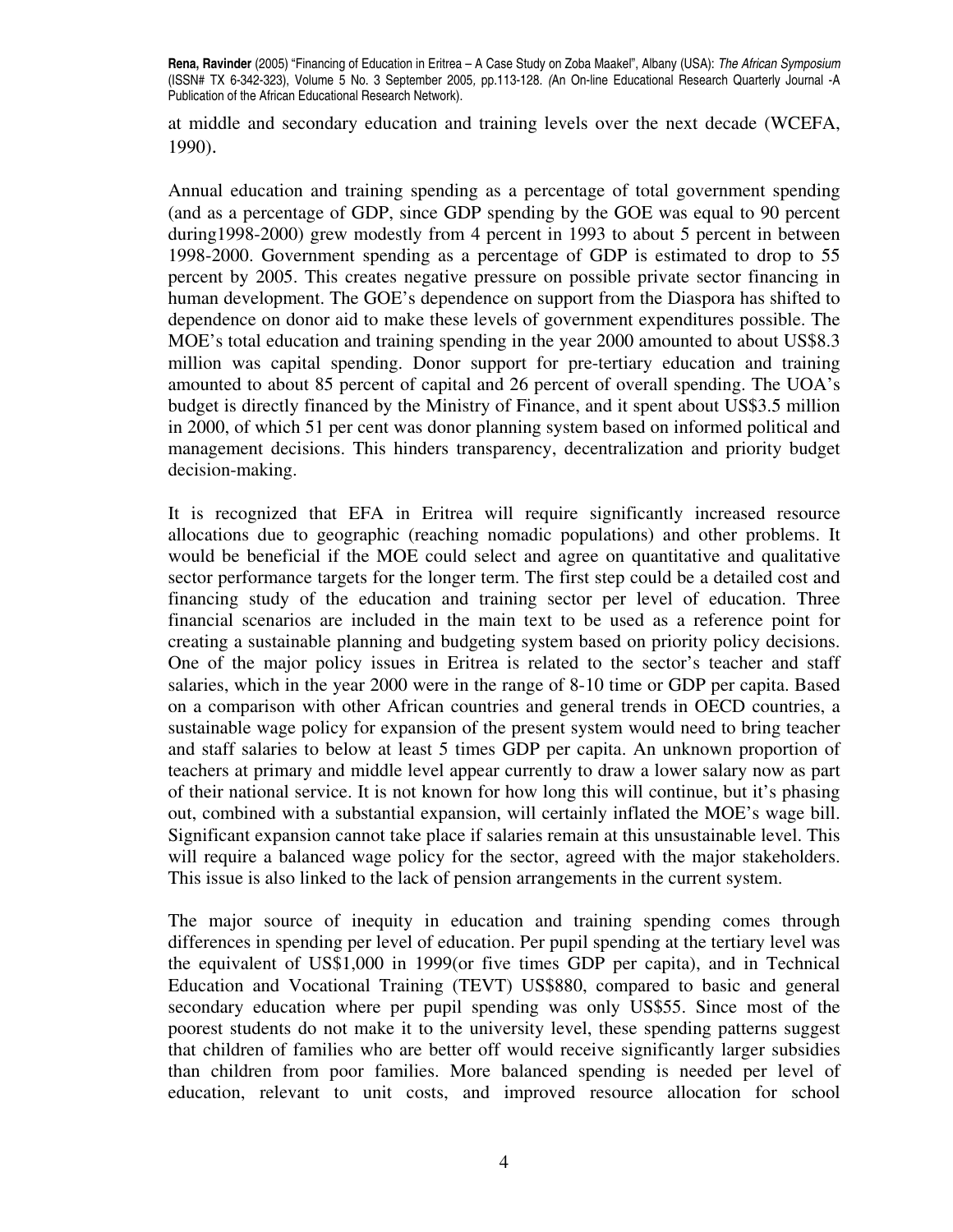environment along with improved transparency of reporting on recurrent non-salary spending.

External funding plays a crucial role in overall spending on education and training in Eritrea. Donor funding has increased over 1993-2000. Most donor involvement is concentrated on basic education and TEVT. The level of foreign donor support for the University of Asmara is not known. Lack of donor coordination has led to unbalanced and fragmented development within the sector. For example, the neglect of general secondary education by donors has affected quality at this level. In addition, there is bound to be volatility of funding, creating problems for long-term strategic sector development. Eritrea will continue to be dependent on significant external donor funding and would need to (i) improve coordination mechanisms between and within the University of Asmara (UOA) and MOE, and (ii) start to establish better donor coordination mechanism based on agreed and realistic sector development strategies. The Diaspora funds could potentially be of great help to Eritrea's education and training. Mechanisms could be established to improve the monitoring of these external-funding streams, and incentives could be created to stimulate participation by private sources in the financing of services.

## *Macroeconomics Context*

Real economic progress was made in Eritrea between 1992 and 1997, when broad-based macroeconomic reforms caused average annual GDP growth rates of 7 percent. But this promising start came to a halt in 1998 when a border conflict with Ethiopia escalated into a full pledged war by May of 2000. During the war years and immediate aftermath, macroeconomic conditions deteriorated rapidly. The border conflict also put a strain on the government budget. Total government spending, traditionally high, rose to almost 100 percent of GDP by 2000. Prior to the conflict, government spending already averaged 64 percent of GDP. Defence spending rose from 13 per cent in 1997 to an average of 38 percent of GDP during 1998-2000 due to the border conflict with Ethiopia.

As a consequence, education spending stayed stagnant and was sustained largely by the largesse of external donors. Rebuilding social and economic progress will require:

i] A broad education and training sector reform; ii] Establishment of sustainable sector financing accompanied by a modern budgeting process; iii] Strengthening the central and Zoba management and skill base, and iv] Building public-private partnerships at all levels of education and training. An additional element is the need to improve coordination and public funding arrangements between the MOE and Higher Education (University of Asmara). Building a privatized system of higher education and vocational training, based on regulatory and financial incentives from the government, should be seriously considered. This could be achieved over the next five years if the GOE would agree on a strategy in the coming year.

Given this background, there are several questions this paper seeks to answer. The first question refers to spending. How much is spent on education and training, who spends it, what is it spent on, and how efficiently is it spent? In particular, in light of the Eritrea's ambitious "National Objectives", how adequate is the financing for education and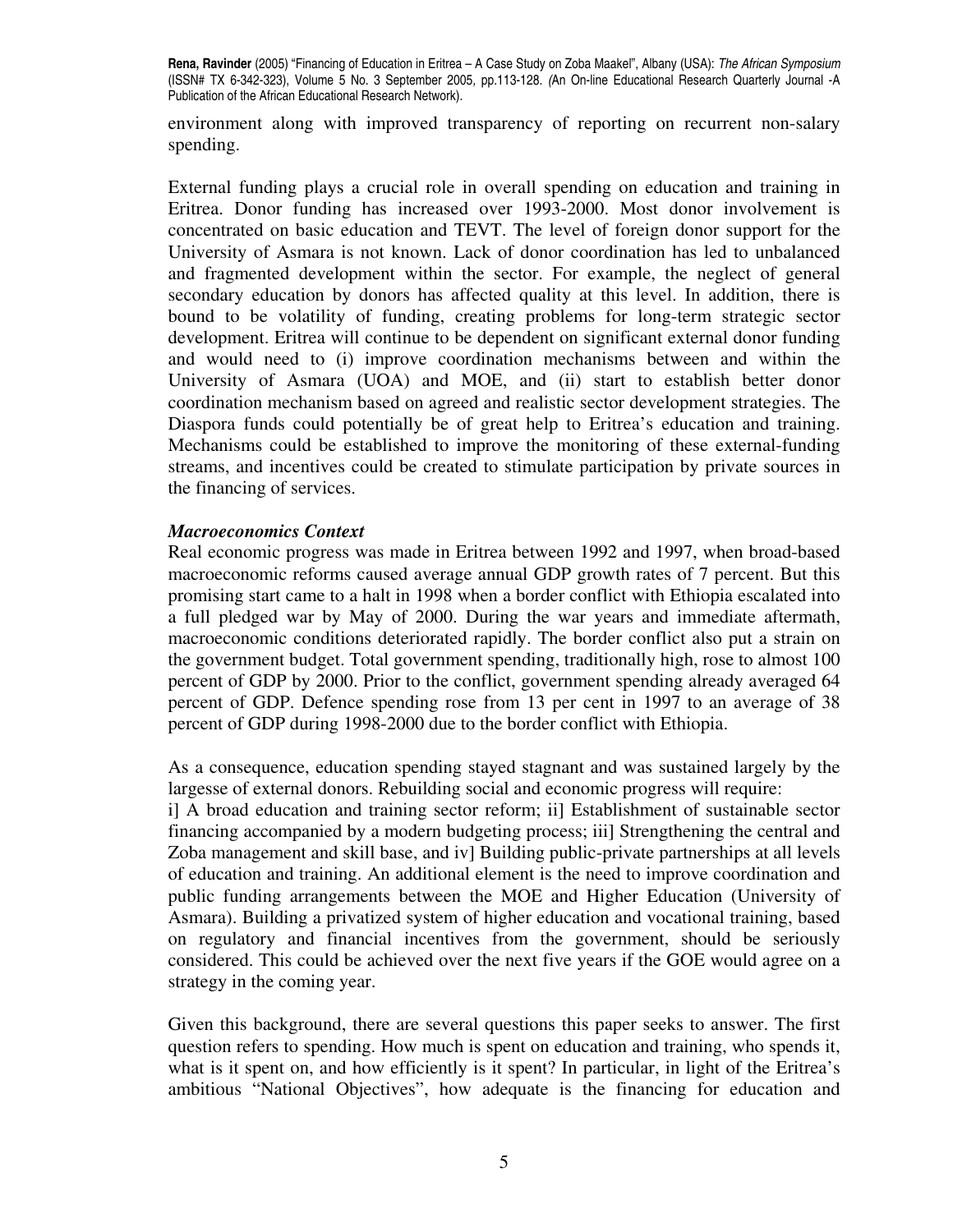training? The second set of questions concerns sources of revenue. What financing instruments are used, what are the levels of subsidies, cost recovery, and private sector provision? Related to this, how much does education cost parents? Finally, a number of scenarios have been developed which explore how much would it cost to expand the system and improve quality of basic and secondary education. An examination of these questions provides the basis for looking at common, but complex priorities and trade-off in the education sector.

## **3. EDUCATION EXPENDITURE NORMS AND PROCEDURES:**

Eritrea's budget process is not an integral part of its strategic policy making. The MOF currently requires separate units such as Departments in the central MOE, regional education offices (Zobas), and individual schools to report their planned and projected expenditures separately. A committee then does approval of requests per line item from the MOF and the Office of the President. Existing budgeting norms are not conductive to the emergence of effective zobas, and their capacity to do rational financing planning and setting priorities. The MOE began keeping track of spending across levels and Zobas in 1999. However, it is not possible to distinguish how much of the non -salary recurrent spending went to primary or secondary. And at the Zoba level, it was not possible to break down non-salary recurrent spending between, primary, middle and secondary levels, because the central MOE procured for schools at all levels and for all Zobas. Therefore, there is a need to simplify the reporting mechanism and coordinate and integrate program execution. There is no official budget presentation to define the spending priorities of the government. Line ministry managers do not have adequate autonomy to set priorities and execute their strategic programs, nor are they held accountable. This adds to the existing operational inefficiency.

The *tables 1, 2, 3,* are exhibiting the eligibility, beneficiary, expenditure figures of four years since 2000, whereas *table 4* shows, the data collected from the schools pertaining to the school strength, strength of the staff, expenditure and income details of each school.

|      |                   | . .                 | Spending on Basic and Secondary Education | <b>University of Asmara</b> |                               |                   |                         |                           |
|------|-------------------|---------------------|-------------------------------------------|-----------------------------|-------------------------------|-------------------|-------------------------|---------------------------|
|      |                   |                     |                                           |                             | <b>Donors contribution</b>    |                   |                         |                           |
| Year | Total<br>Spending | Capital<br>Spending | Donor's<br><b>Contribution</b>            | % of total<br>spending      | $%$ of<br>capital<br>spending | Total<br>Spending | Donor's<br>contribution | % Donor's<br>contribution |
| 1993 | 10.8              | 2.5                 | 2.5.                                      | 23.1                        | 100                           | 0.9               | 0.3                     | 32                        |
| 1994 | 13.6              | 3.8                 | 2.8                                       | 20.6                        | 73.3                          | 1.1.              | 0.1                     | 12                        |
| 1995 | 18.1              | 5.1                 | 2.4                                       | 13.3                        | 47.1                          | 1.3               | 0.3                     | 19                        |
| 1996 | 15.6              | 5                   | 2.5                                       | 15.7                        | 50                            | 3.1               | 0.9                     | 29                        |
| 1997 | 25.5              | 8.1                 | 5.8                                       | 22.7                        | 71.6                          | 7.2               | 1.5                     | 21                        |
| 1998 | 33.9              | 9.3                 | 7.1                                       | 20.9                        | 76.3                          | 3.6               | 1.7                     | 46                        |
| 1999 | 34.9              | 13.4                | 9.7                                       | 27.8                        | 72.4                          | 4.2               | 2.3                     | 56                        |
| 2000 | 26.8              | 8.3                 | 7.1                                       | 26.5                        | 85.5.                         | 3.5               | 1.8                     | 51                        |

**Table 1. Spending on Education In Eritrea (in million Nakfa).** 

*Source: Ministry of Education and University of Asmara various Reports and Bulletins.*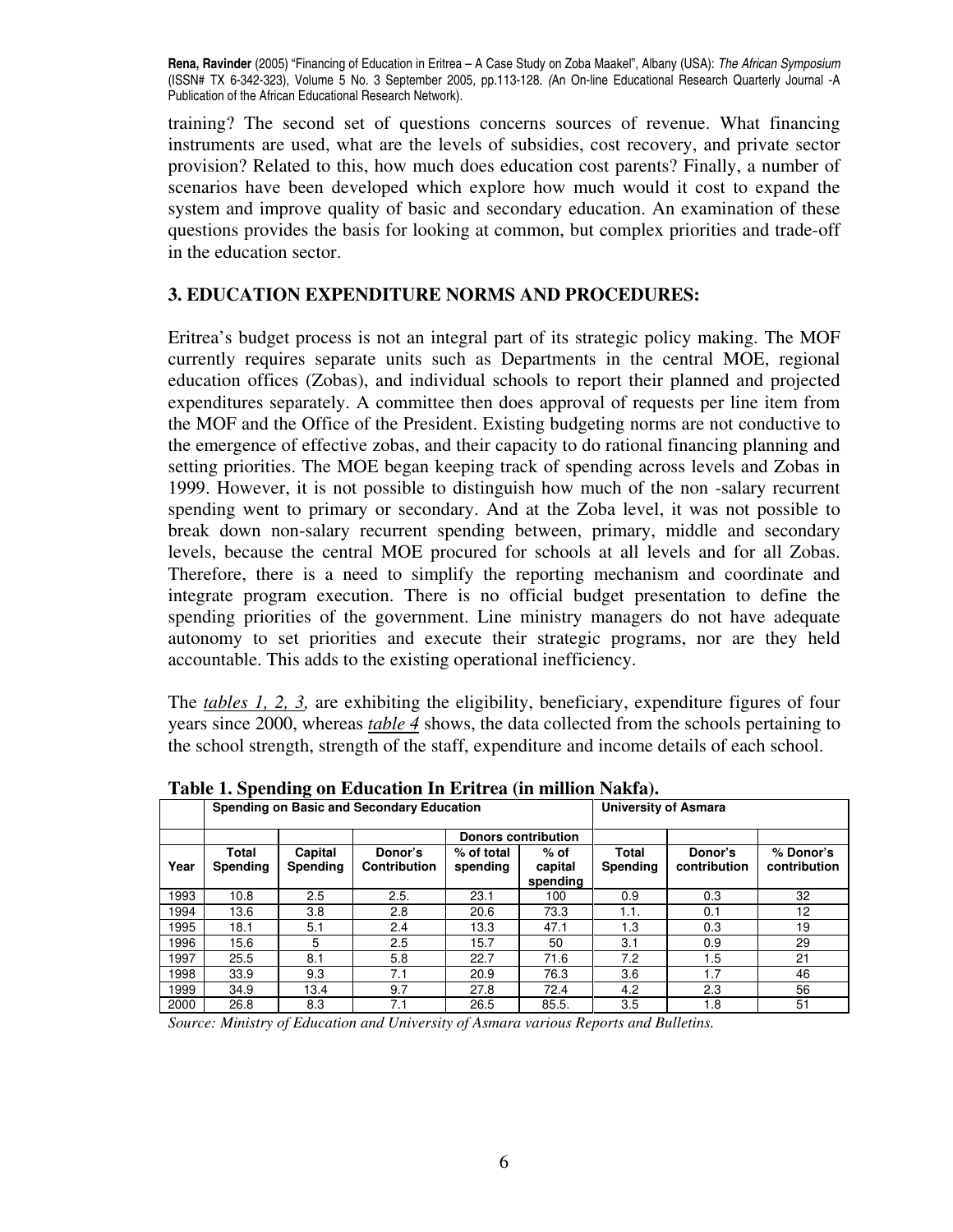#### **External Funding of the Education and Training Sector:**

External funding plays a crucial role in overall spending on education and training in Eritrea. The table next shows the donor and their level of commitment inn 2000. There were several donors with widely varying commitments in 2000. The majority of the funding cane from 10 donors and 73 per cent of commitments cane from 5 donors. Danish International Development Agency (DANIDA) the single largest donor accounted for one third of total external funding for that year. External Donors funding of basic and secondary education is mainly used for capital spending. The share of external funding in capital spending has increased in recent years from 50 per cent in 1996 to 86 per cent in 2000. Most donors' involvement is concentrated on basic education and TVET. Lack of donor coordination has led to unbalanced and fragmented development within the sector. For example, the neglect of general secondary education by donors has affected quality at this level. In addition, there is bound to be volatility of funding, which creates problems for long-term strategic sector development. Eritrea will need significant external donor funding for some time to come.

| <b>Name of the Donor</b> | US\$      | Share of total donor contribution |
|--------------------------|-----------|-----------------------------------|
| <b>DANIDA</b>            | 2,419,050 | 33.1                              |
| <b>ECDF</b>              | 490,808   | 6.7                               |
| <b>SIDA</b>              | 686,982   | 9.4                               |
| <b>KFW</b>               | 637,536   | 8.7                               |
| <b>NORAD</b>             | 548,927   | 7.5                               |
| <b>UNCDF</b>             | 180,326   | 2.5                               |
| <b>UNDP</b>              | 358,420   | 4.9                               |
| <b>UNHCR</b>             | 113,396   | 1.5                               |
| <b>UNICEF</b>            | 728,211   | 10                                |
| <b>WORLD BANK</b>        | 895,438   | 12.2                              |
| OTHER DONORS             | 2,56,149  | 3.5                               |
| <b>TOTAL</b>             | 7,315,243 | 100                               |

**Table 2. Different Donors and their Contributions to the Eritrean Education Sector in 2000.** 

 *Source: Ministry of Education various Reports and Bulletins.* 

|  |  | Table 3. Eligibility, Beneficiary and Expenditure in 2000-01. |  |  |  |
|--|--|---------------------------------------------------------------|--|--|--|
|--|--|---------------------------------------------------------------|--|--|--|

|                  | <b>Population</b> |                  |       | <b>Expenditure in million Nakfa</b> |                  |         |            |  |
|------------------|-------------------|------------------|-------|-------------------------------------|------------------|---------|------------|--|
| Level            | <b>Eligible</b>   | <b>Benefited</b> | %     | Total                               | <b>Recurrent</b> | Capital | Per Capita |  |
| Primary          | 486,639           | 298,691          | 61.37 | 87.03                               | 74.58            | 12.44   | 291.37     |  |
| <b>Middle</b>    | 169,628           | 282,140          | 45.13 | 15.05                               | 8.2              | 6.23    | 196.61     |  |
| <b>Secondar</b>  | 282,140           | 63,951           | 22.66 | 26.67                               | 9.06             | 17.61   | 417.18     |  |
|                  |                   |                  |       |                                     |                  |         |            |  |
| <b>Technical</b> |                   | 1.434            |       | 9.56                                | 5.41             | 4.15    | 6,672.54   |  |
| TTI              |                   | 883              |       | 5.74                                | 5.74             |         | 6,506.64   |  |

*Source: Ministry of Education various Reports and Bulletins.*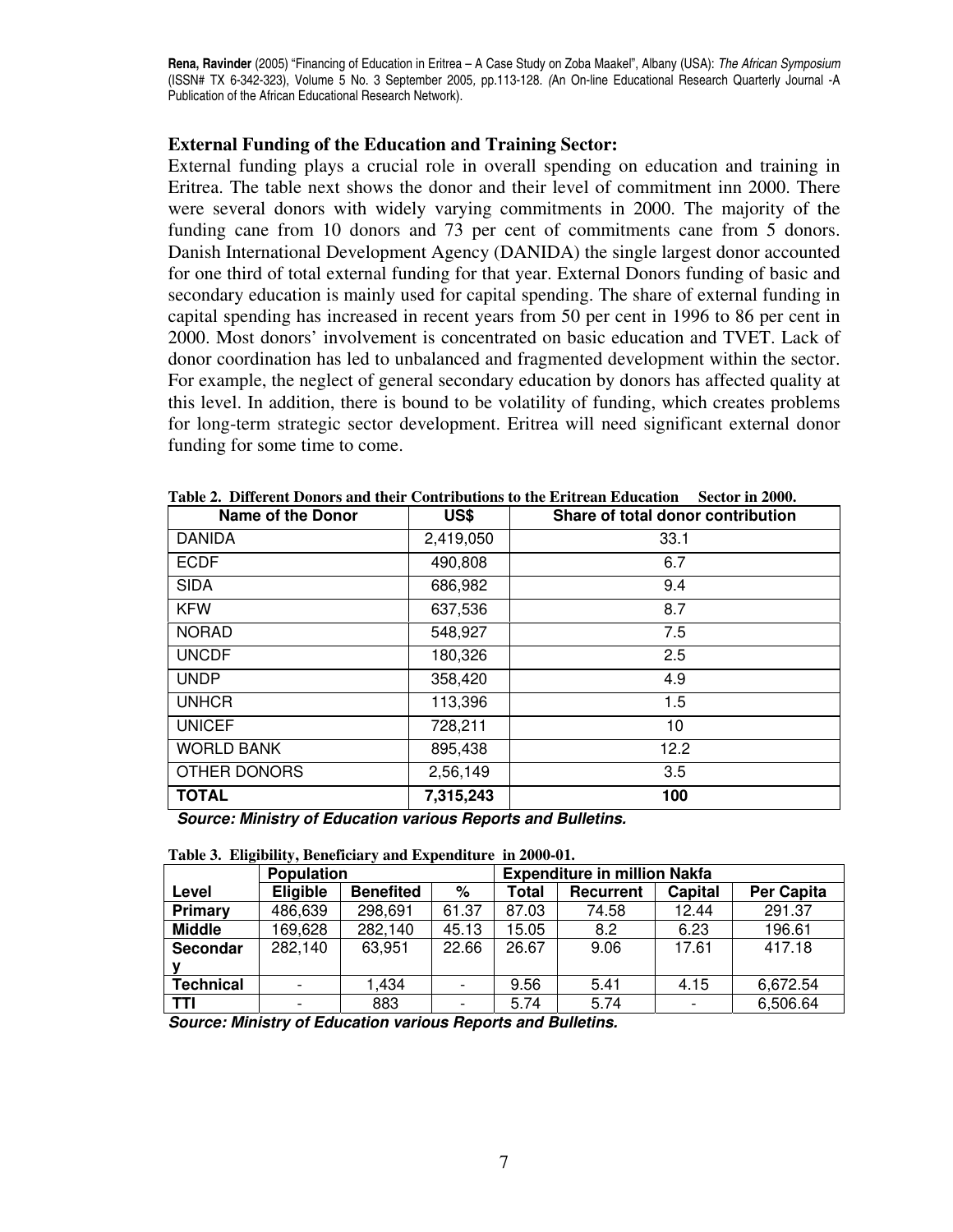|               |                          | <b>Population</b> |       | <b>Expenditure in million Nakfa</b> |                  |         |                   |  |  |
|---------------|--------------------------|-------------------|-------|-------------------------------------|------------------|---------|-------------------|--|--|
| Level         | <b>Eligible</b>          | <b>Benefited</b>  | %     | Total                               | <b>Recurrent</b> | Capital | <b>Per Capita</b> |  |  |
| Primary       | 504,250                  | 330,278           | 65.49 | 107.2                               | 90.28            | 16.97   | 324.75            |  |  |
| <b>Middle</b> | 175,758                  | 80,882            | 46.01 | 26.59                               | 9.79             | 9.79    | 328.79            |  |  |
| Secondary     | 292,355                  | 70,183            | 24.00 | 73.46                               | 10.08            | 63.38   | 1,046.77          |  |  |
| Technical     | $\overline{\phantom{0}}$ | 1.992             |       | 9.56                                | 7.32             | 15.44   | 11,429.52         |  |  |
| TTI           |                          | 922               |       | 5.74                                | 4.6              |         | 5,045.92          |  |  |

**Table 4. Eligibility, Beneficiary and Expenditure in 2001-2002.** 

*Source: Ministry of Education various Reports and Bulletins.* 

#### **Table 5. Eligibility, Beneficiary and Expenditure in 2003-2004.**

|                  |                          | <b>Population</b> |       | <b>Expenditure in million Nakfa</b> |           |         |                   |  |  |
|------------------|--------------------------|-------------------|-------|-------------------------------------|-----------|---------|-------------------|--|--|
| Level            | <b>Eligible</b>          | <b>Benefited</b>  | %     | Total                               | Recurrent | Capital | <b>Per Capita</b> |  |  |
| Primary          | 522,504                  | 359,399           | 68.78 | 123.60                              | 93.31     | 30.35   | 344.12            |  |  |
| <b>Middle</b>    | 182,104                  | 86,644            | 47.57 | 10.26                               | 8.85      | 1.40    | 118.43            |  |  |
| Secondary        | 302,938                  | 72,812            | 24.03 | 160.80                              | 13.56     | 147.32  | 2209.64           |  |  |
| <b>Technical</b> | $\overline{\phantom{a}}$ | ,965              |       | 17.6                                | 8.25      | 9.41    | 8991.97           |  |  |
| <b>TTI</b>       | $\overline{\phantom{0}}$ | 834               |       | 4.4                                 | 4.4       |         | 5323.00           |  |  |

*Source: Ministry of Education various Reports and Bulletins.* 

#### **Table 6: Students, Staff and their Salaries in Selected Secondary Schools of Zoba Maekel.**

| S.No.          | <b>Students</b>          | <b>Limeat</b> |    | <b>Harnet</b> | Comprehensiv    | <b>Red Sea</b> |  |
|----------------|--------------------------|---------------|----|---------------|-----------------|----------------|--|
|                |                          |               |    |               | e               |                |  |
| 1              | 2000-01                  | 1727          |    | 1756          | 3395            | 2617           |  |
|                | 2000-02                  | 1683          |    | 2028          | 3038            | 2965           |  |
|                | 2000-03                  | 1768          |    | 2229          | 2968            | 2791           |  |
|                | 2000-04                  | 1442          |    | 1991          | 2368            | 2251           |  |
| $\overline{c}$ |                          |               |    | 2000-2001     |                 |                |  |
|                | <b>Total Staff</b>       | 47            |    | 50            | 70              | 66             |  |
|                | Teaching                 | 41            |    | 36            | 60              | 53             |  |
|                | Non-Teaching             | 6             |    | 14            | 10              | 13             |  |
|                |                          |               |    | 2001-2002     |                 |                |  |
|                | <b>Total Staff</b>       | 49            |    | 56            | 67              | 65             |  |
|                | Teaching                 | 40            |    | 40            | 58              | 52             |  |
|                | Non-Teaching             | 9             |    | 16            | 9               | 13             |  |
|                | 2002-2003                |               |    |               |                 |                |  |
|                | <b>Total Staff</b>       | 47            |    | 65            | 70              | 67             |  |
|                | Teaching                 | 37            |    | 48            | 58              | 54             |  |
|                | Non-Teaching             | 10            | 17 |               | $\overline{12}$ | 13             |  |
|                |                          |               |    | 2003-2004     |                 |                |  |
|                | <b>Total Staff</b>       | 43            |    | 68            | 72              | 67             |  |
|                | Teaching                 | 33            |    | 48            | 57              | 54             |  |
|                | Non-Teaching             | 10            |    | 20            | 15              | 13             |  |
| S.No.          | 2000-01                  | <b>Limeat</b> |    | <b>Harnet</b> | Comprehensi     | <b>Red Sea</b> |  |
| 3              | <b>Total Expenditure</b> | 268,957.15    |    | 192,720.0     | 202,027.00      | 113407.80      |  |
|                | Salaries                 | 38,078.50     |    | 152,720.0     | 155,967.00      | 73922.45       |  |
|                | Administration           | 226,933.65    |    | 30,000.00     | 46,060.00       | 39485.35       |  |
|                | Capital                  | 3,945.00      |    | 10,000.00     | Nil             | Nil            |  |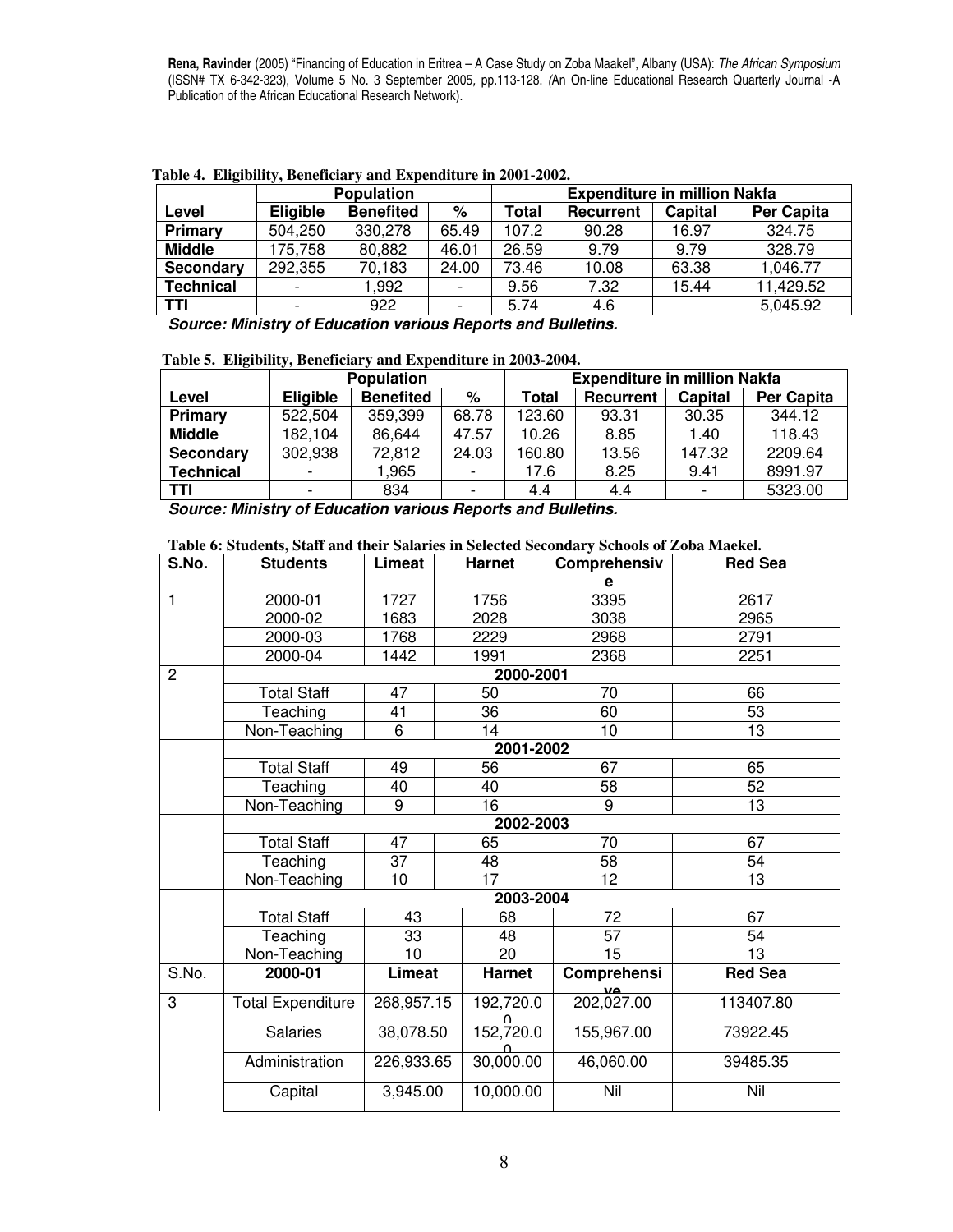| Per capita staff               | 810.17            | 3,054.00                          | 2,805.93    | 1692.00      |
|--------------------------------|-------------------|-----------------------------------|-------------|--------------|
| $\frac{\text{ealsy}}{2001-02}$ |                   |                                   |             |              |
| <b>Total Expenditure</b>       | 364,753.07        | 189,080.0                         | 224,096.00  | 137615.75    |
| <b>Salaries</b>                | 46,723.00         | $\frac{0}{84,080.00}$             | 183,742.00  | 73992.45     |
| Administration                 | 244,552.58        | 35,000.00                         | 40,354.00   | 63623.30     |
| Capital                        | 73,477.49         | 70,000.00                         | Nil         | Nil          |
| Per capita staff               | 953.53            | 1,501.42                          | 3,344.71    | 1138.34      |
| ــــروار<br>2002-03            |                   |                                   |             |              |
| <b>Total Expenditure</b>       | 474621.17         | 150,770.0                         | 291,565.00  | 113768.45    |
| <b>Salaries</b>                | 44,964.70         | $\frac{0}{75,770.00}$             | 259,930.00  | 73992.45     |
| Administration                 | 426,493.85        | 35,000.00                         | 31,635.00   | 39776.00     |
| Capital                        | 31,638.12         | 40,000.00                         | Nil         | Nil          |
| Per capita staff               | 956.69            | 116,566.0                         |             | 1104.36      |
| ے مواقع<br>2003-04             |                   |                                   |             |              |
| <b>Total Expenditure</b>       | 341,364.10        | 223,402.0                         | 254,884.00  | 158886.45    |
| <b>Salaries</b>                | 45,924.10         | 88,402.00                         | 230,506.00  | 73922.45     |
| Administration                 | 278,479.00        | 35000.00                          | 29,424.00   | 36354.00     |
| Capital                        | 16,950.00         | 100,000.0                         | Nil         | 48540.00     |
| Per capita staff               | 1,068.00          | $\frac{0}{130,000.0}$<br>$\Omega$ |             | 1104.36      |
| مواد<br>2003                   |                   |                                   |             |              |
| Income                         | 392,448.55        | 204,442.0                         | 223,405.00  | 285658.42    |
| Fees                           | 290,442.00        | $\frac{0}{123,442.0}$             | 154,295.00  | 140000.00    |
| Donors                         | 27,076.55         | $\frac{0}{25,000.00}$             | 30,575.00   | 15000.00     |
| Rents                          | 56,500.00         | 40,000.00                         | 38,535.00   | 130658.42    |
| Transcript                     | 6,430.00          | 6,000.00                          |             |              |
| Id cards                       | 12,000.00         | 10,000.00                         |             |              |
| Inc-Exp                        | $+123,491.4$<br>≏ | $+11,722.0$<br>≏                  | $-31479.00$ | $+126771.97$ |
|                                |                   |                                   |             |              |

*Source: Primary Data* 

## **Analysis**

1] Examining the tables 1,2,3, it is observed that the raise in the beneficiaries of all levels that is primary, middle and secondary is very marginal. But the expenditure raise in those three years is quite substantial and large.

2] There is an increase of thirty million Nakfa in the first year and another 17 million in the second year in the primary level and about 10 million in the first year and a reduction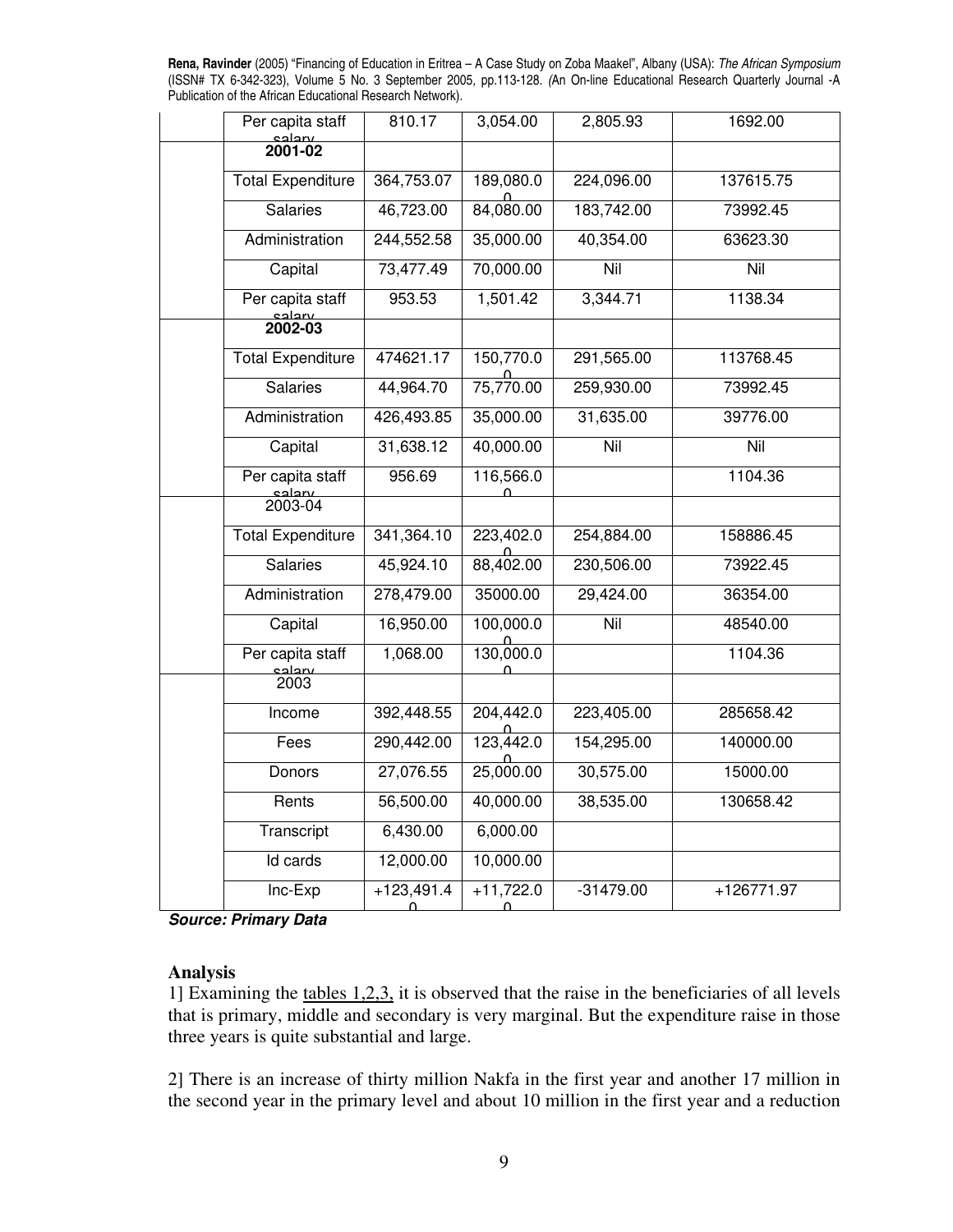of fifteen million in the second year in the middle school expenditure and about 50 million in the first and about 90 million in the second year school level. These figures can be interpreted as that there is a substantial increase in the allocation of money to the school education but it did not seem to be affecting the enrolment levels of all the levels of schooling. The primary enrolment (of the total eligible), rose from 61.37 per cent to 65.49 per cent in the first year and to 68.78 per cent in the second year. The rate of increase of the middle and secondary also is not very different from the primary. So we have to understand that the increased allocations have not been effective on the enrolment. A deeper understanding of the table reveals the shifted priorities.

3] The tables 1,2,3 show that in the primary level the extra-allocated money has been spent more in the recurrent expenditure in the first year and more the capital expenditure in the second year. These figures give us an assumption that there was more expenditure on the construction of school buildings in the year 2003-2004 and more expenditure on salaries of the teachers in the year 2001-2002 as result of their return to school after the war time in the mid of 2000.

3] Similarly in the secondary level there is a tremendous increase in the allocation of money over the three years. A close examination of the figures shows that while the recurrent expenditure is only marginal the capital expenditure is very large. It indicates that more money has been spent on construction and equipping of the secondary schools.

4] Yet another interesting observation that can be made from the table 3,4,5, is about the per capita expenditure on each student in different levels. While the per capita expenditure on a primary school child, middle school child and secondary school student is Nakfa 291, 196 and 417 respectively. Further, it is Nakfa 6,600 on a technical school student and 6,500 on a (Teacher Training Institute (TTI) student in the year 2000-2001. Though there is an increase in the per capita expenditure over the three years, the difference among the levels seems to be constant.

5] It can be observed that of all the levels, the per capita expenditure of middle school seems to be the lowest, which might indicate that middle school education requires a special focus.

6] It is interesting to note that the per capita expenditure on a secondary school student has increased many folds over the three years period. While the per capita expenditure of a secondary school student in 2000-2001 is Nakfa 417, however, it increased from Nakfa 1,046 to Nakfa 2,209 during the period 2001 –2002 to 2003-2004. This is the result of the increased expenditure on construction.

7] It should be noted that if we compare the expenditure of a secondary school student with that of a TTI or a technical student the cost per student has been about 15 times in the first year, 10 times in the second and 4 times in the third year.

8] It is found that all the increase in expenditure of both primary and secondary education is without any increase in the number of students and teachers and quality of schooling.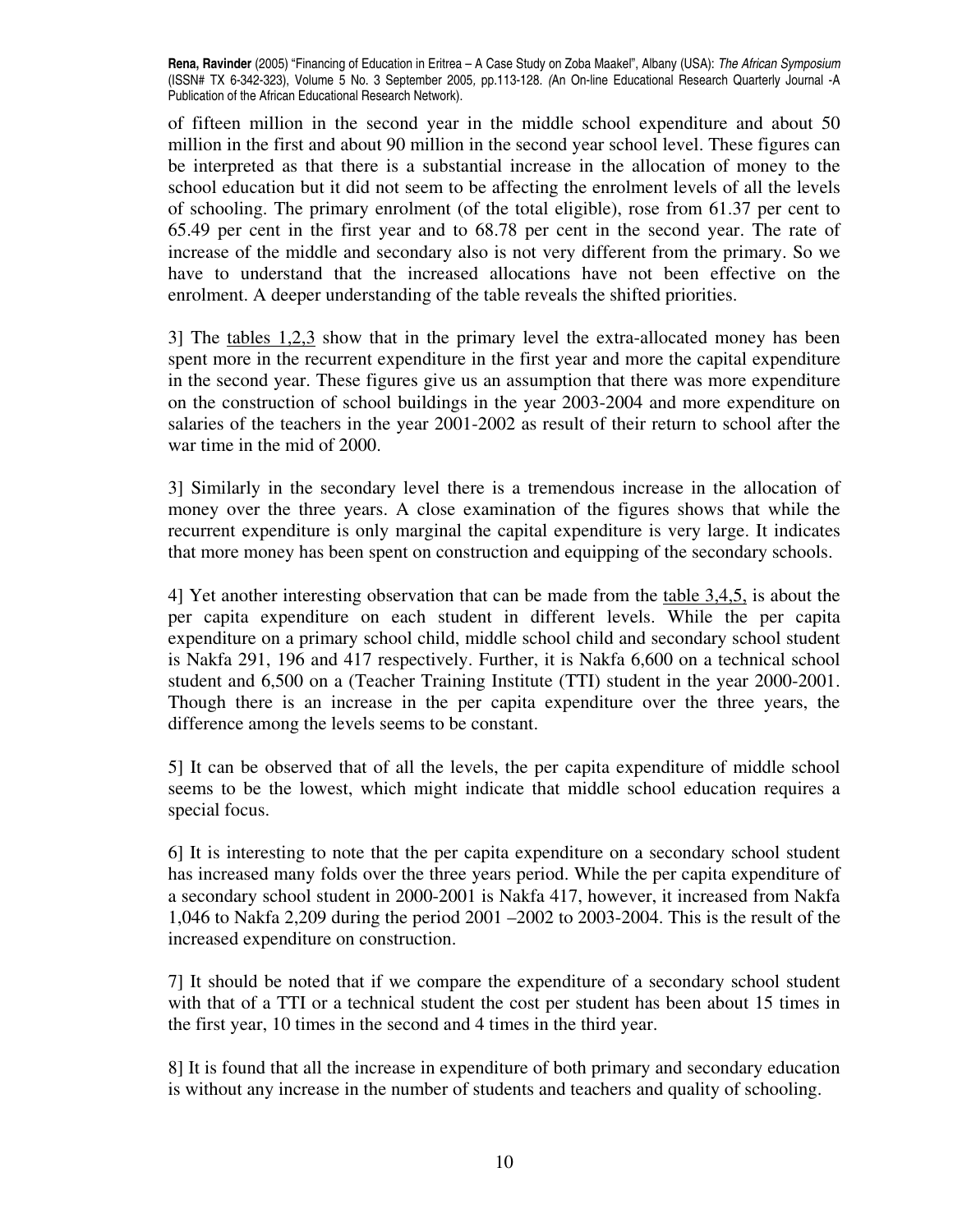9] The tables also indicate that in the last one year there is a drop of 300-600 students per school. This happened because of the shift of grade 8 students to the middle school from secondary schools as part of the educational reforms in Eritrea in the year 2003-2004. It can be noted that despite the shift, the total expenditure of each school has not changed much, but there is an increase per child expenditure many folds.

10] The administrative cost of many schools is exorbitantly high. However, Eritrean secondary schools must be one of its kinds in the world, which are making profits. This is revealed when we look at the income expenditure difference. This means that the cost of running a secondary school appears to be less than the income a school generates. This is despite the high cost of administration. Thanks to the national service teachers, Voluntary Service Organisation (VSOs) and cost bearing of Indian teachers by the International Aid agencies.

11] It is interesting to note that resources of a school like tearoom and the grass grown in the school premises yields substantial amount of income to the schools.

## **Results and Discussion**

1] It is found that the administrative and capital expenditure is exorbitantly high and the cost of salaries is comparatively very low in the secondary schools of Eritrea.

2] It is also observed that the students collect money (other than the regular fees) and pay to the national service teachers who received Nakfa  $145 - 450$  per month for their sustainability. This becomes an extra burden on the children to pay two kinds of fees.

3] The schools have resources that yield extra income. Some times these resources are good enough to bear the cost of the salaries. More ideas have to be thought of to exploit the resources fully and with much more efficiency so that the income from these sources is increased.

4] It is a very unique situation in Eritrea that most of the schools studied in this paper has surplus income. The surplus could be spent for the teaching resources or teachers welfare.

5] There is an increase in the amounts of spending on all the levels of education every year. However, this increase in the expenditure is not yielding any improvement in enrolment or achievement. Thus care must be taken to ensure the increased expenditure result in increased performance.

6] It is also found in this study that the dependence on aid agencies is quite high. It might be necessary for Eritrea to find avenues for self-sustenance.

7] There is a very high disparity in the expenditure per student across different levels of schooling. Though it is quite natural to find increased expenditure as we go up the educational level, the disparity seen in Eritrea is unsubstantially high.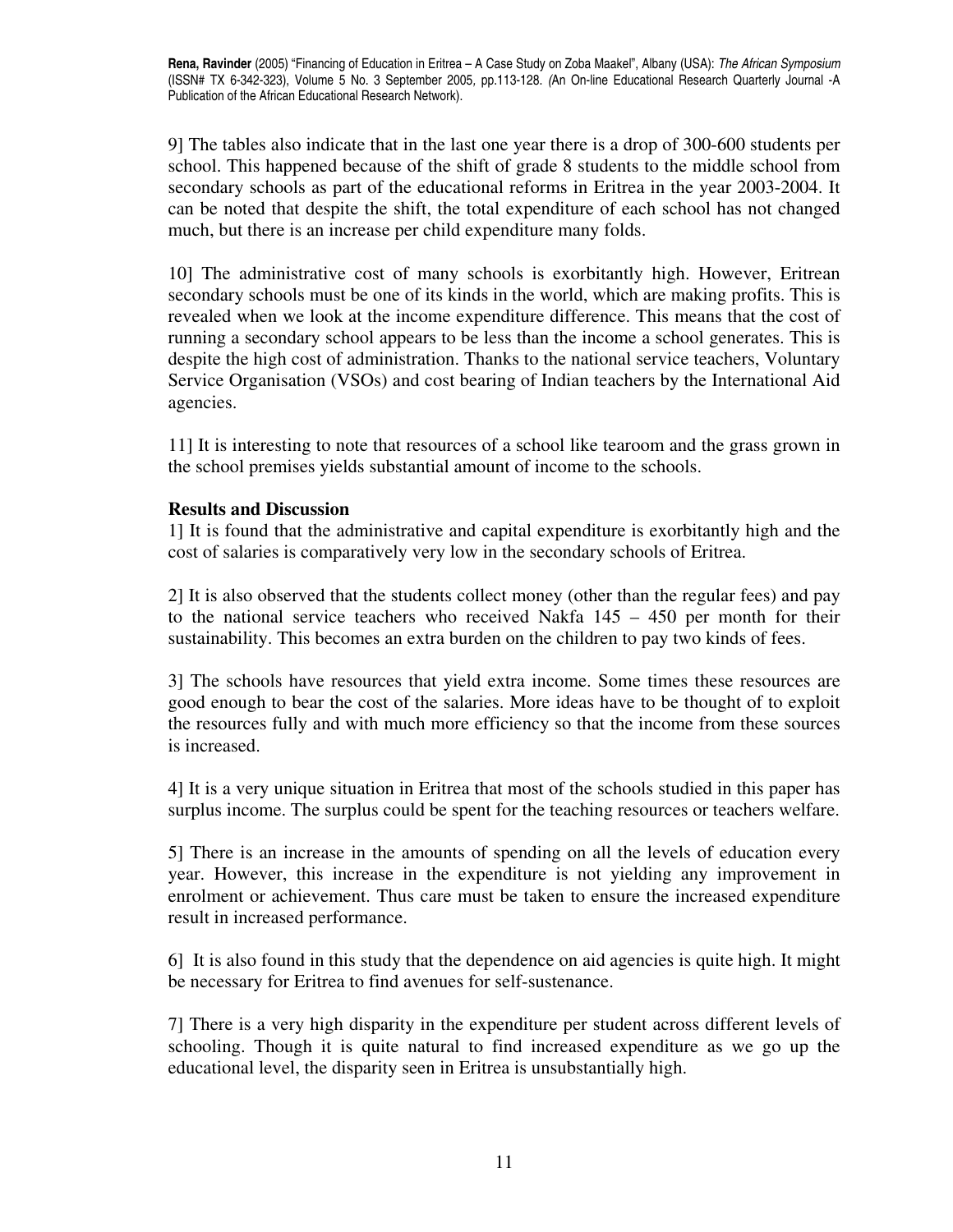8] Increase in the expenditure per year on education is not proportionate to the increase in the number of schools in the country.

9] The staff number also appears to be not increasing significantly despite increase in the beneficiaries. The student-teacher ratio in the schools is exorbitantly very high.

## **4. CONCLUSION:**

The emphasis on education for all, all over the world has increased the inflow of students into secondary level. But the shortage of resources and expensive efforts has forced the interested students off the school and finally drop out of the educational system.

In Eritrea for an eligible population of 282,140 there are only 34 schools, which amounts to about 8,300 students per school and a teacher student ratio of 430 per teacher. This situation is very pathetic and there is a need for very immediate expansion of number of schools, teacher availability, quality of education and access. All this requires capital and efficiency of utilization of funds.

It is also observed that the investment on different levels is not yielding results proportionately. Care must be taken to improve the efficiency of the system and seriousness of the results.

The capital and administrative expenditure of Eritrean secondary schooling seems to be high and the GOE may consider lowering this expenditure so that the amount can be spent on qualitative improvement of the schooling and the welfare of the teaching community.

It is good to see an increase in the per capita expenditure but it is heartening to see that this extra spending per child is not affecting the increase in the enrolment nor the quality of schooling. Care should be taken to see the costs yield quality.

A major recurring cost of the school, the teacher's salaries is reduced in Eritrea because of its bearing by the national service staff or the international aid agencies. Eritrea has established a good precedence to the world of sustaining its public expenditure through sharing by stakeholders and income generation form resources. Eritrean schools should search for more avenues of sustaining its expenditure from its own means so that the dependence on external support systems and other subsidies can be less depended on.

## **REFERENCES**

Bacchus, M.K. (1992). Meeting the Higher Educational Needs of Small States: Financial and Management Implications. Journal of Educational Planning and Administration, 6(4), (October), 373-400.

Baluut Nanzaddorj (2001). Educational Financing and Budgeting in Mongolia. Paris, IIEP/UNESCO.

Bray, Mark (2000). Double-shift Schooling: Design and Operation for Cost-effectiveness. Paris, IIEP/UNESCO.